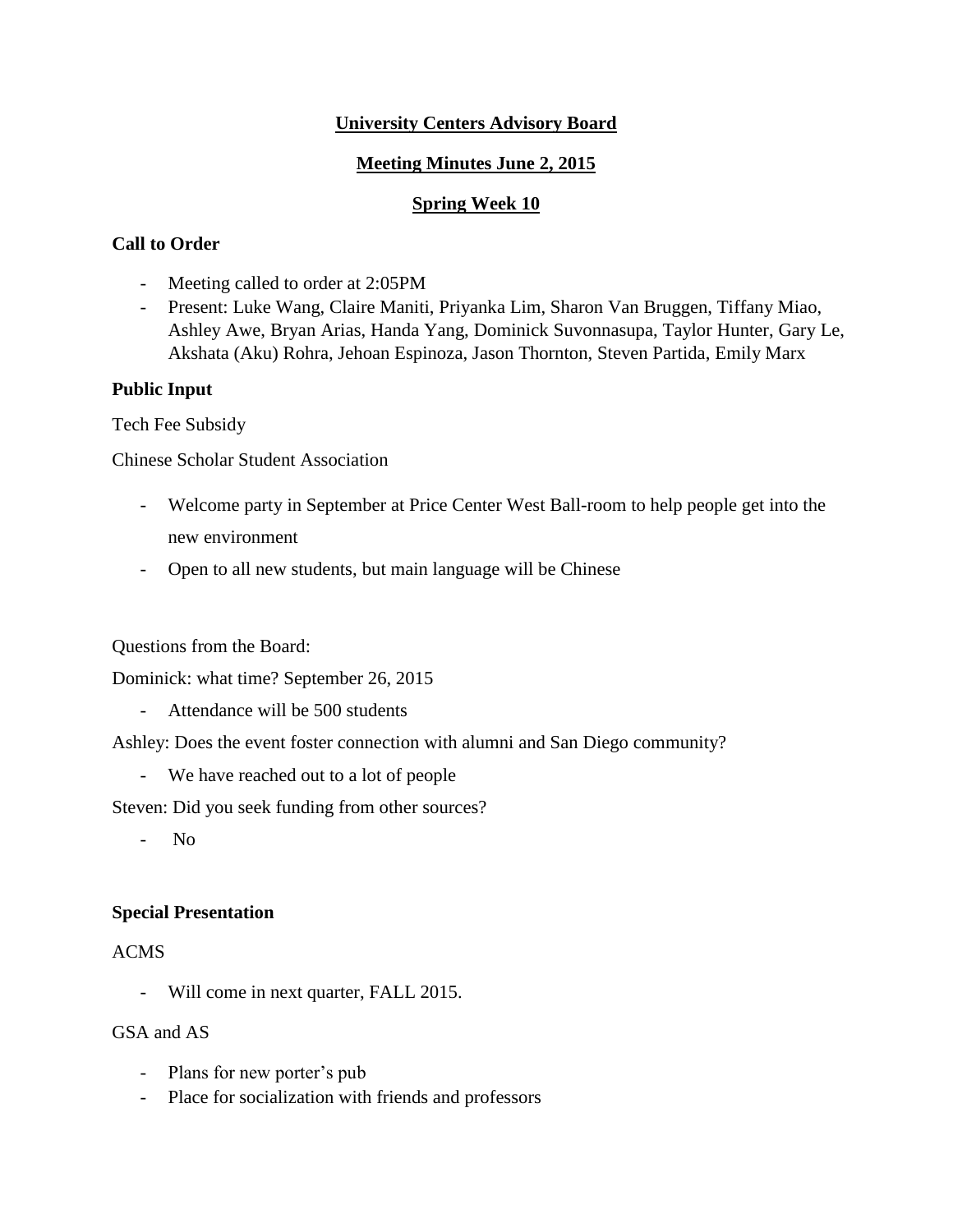- A space for the students
- Problem: current vendors did not listen to the feedback
- Pub Advisory Board
	- o Help advise not make decisions
	- o Vendors
	- o Way to institute something where alumni, students and faculty are involved
- Approve the creation of Pub Task Force to assist with transition of the campus pub space and
- Pub Task Force:
	- o Drafting language for the PAB Charter
	- o Work with UCAB over the summer on writing the RFP
- UCAB's role: Approve formation of PTF and appoint

Questions from the Board:

Steven: What is specific date for the meeting over the summer?

Once the members are elected, the Chair and the Vice Chair can set up the date.

Gary: What do you mean by student government financial investment?

- This is what the Pub Task decides, and it is mirrored after what UCI does. GSA has financial state in the pub, and they get a portion of the sale. Then, they use the money for student events.

Tiffany: The Public Advisory Board is something that will last forever?

Again, that is why the Pub Task will determine.

Tiffany: What is the timeline for the Charter?

- Ideally we would like to get it written with the RFP. We'd like to have some language for that by the time of renovation
- No specific date, but hopefully in the fall quarter.

Claire: Just to clarify, the Pub Task Force's role is to write the language and propose it to UCAB.

Priyanka: Is the Board open to student groups other than GSA, AS, and UCAB?

They will be able to have input. We have members as voting members, but others can come to the meeting as well.

Gary: We have to have the subcommittee to approve the RFP?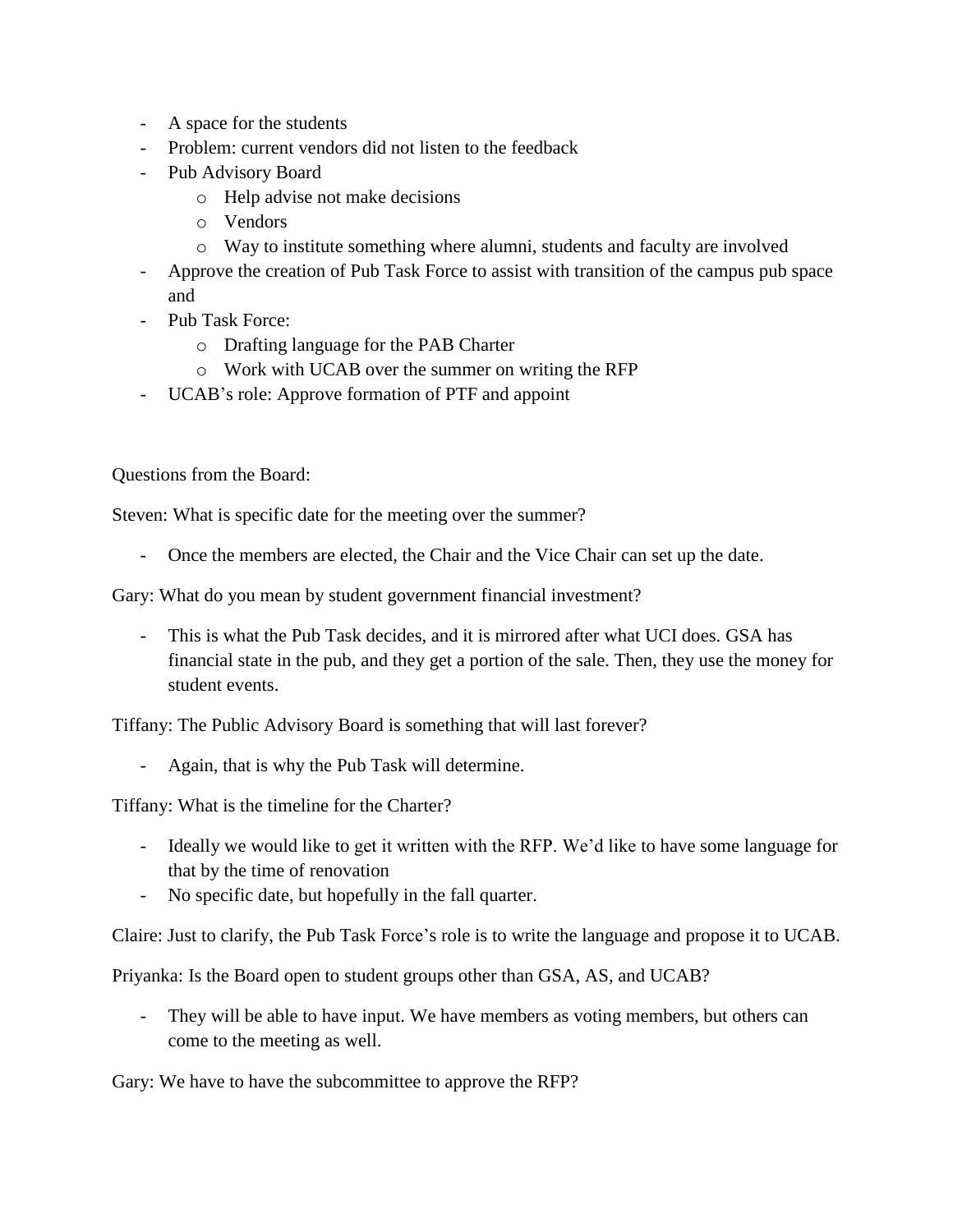Claire: UCAB is the board can make recommendations on RFP, but UCEN might not accept it.

Handa moved to add discussion about formation of Pub Task Force to new business, and Dominick seconded, no objections

### **Approval of the Minutes**

Meeting minutes from Week 8 are approved by Ashley, and Gary seconded, no objections

Meeting minutes from Week 9 are approved with corrections by Bryan, and Aku seconded, no objections

## **Chair's Report**

- UCAB 2014-2015 year report is available.
- UCAB Executive Summary (informal power point presented by Claire)
- Will be going over the Master Space Agreement next week

## **Vice Chair's Report**

- Space allocation: People who are occupying the spaces will have to clean out their current spaces. They have to move out by June  $1^{9th}$  to  $2^{0th}$ .

Emily: Have you sent an email out to people who are involved?

Yes, the email should be going out to all student organizations that are occupying the spaces. Also, the University Centers is not responsible for the missing items, so it is their responsibilities about the control of their items, which was on the contract.

## **Director's Report**

- Broken window by the commuter lounge area by a skateboard. It was Double paint window, and the first paint was damaged.
- Makerspace:
	- o ACMS was not able to make it today
	- o Adam who is working with ACMS is meeting with a student organization
	- o Summer research and meeting with Adam are happening; if you are interested in the possibilities, you should have a meeting a with Adam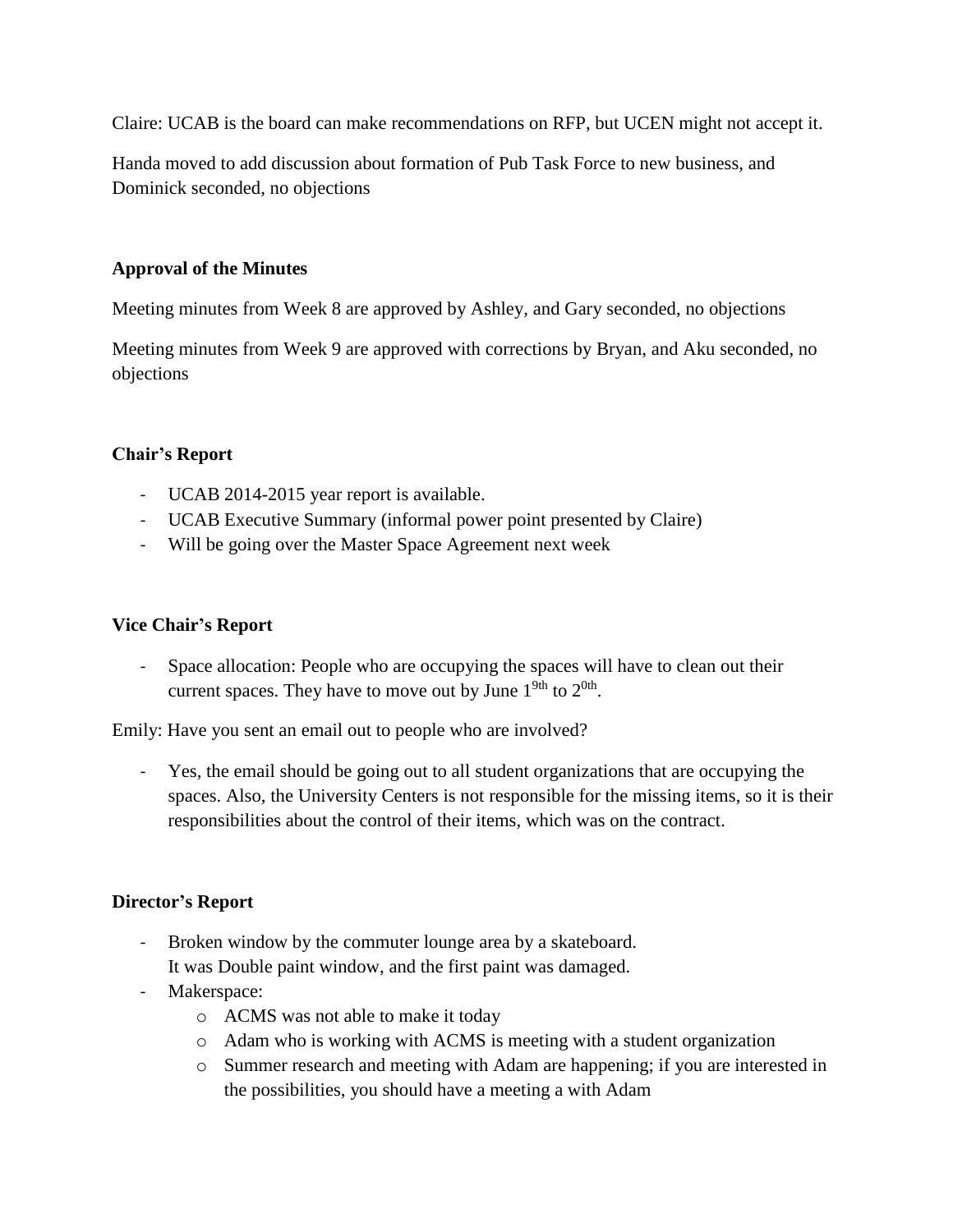- Pub Renovation:
	- o The presentation that was sent over the listserv was for the feedback from the Board.
- EDI has requested a space, an office space, for the ITRC.
	- o Would like to see if UCAB wants to allocate a space for them (presentation given by Sharon)
	- $\circ$  Create an office space in the 3<sup>rd</sup> floor of Price Center.
	- o Currently a student organization office space but
- Bryan: How much is the cost?
	- o No estimate yet
	- o However, University Centers is responsible for paying the construction cost.
	- o Once the EDI gets staffs, we should think about converting the MOU to UCEN/EDI.
- Gary: Will it be similar to the BRC?
	- o Yes
- Dominick: How long does the construction process take?
	- o This is a fairly simple project compared to most, but it has to get architectural approval through FDNC, so it can take longer than we think. We can get it done over the summer since we're student union, and most students are gone in the summer. But, I cannot promise anything yet.
- Dominick: If we cannot get it done, who would take the office space in the beginning of the year?

Sharon: I think you should all discuss it, but my suggestion would be that if EDI hires before the space is available that they find temporary solution.

Claire: Over the summer, Please make sure your contact information on UCAB website is accurate.

#### **New Business**

Tech fee Subsidy:

Chinese Students and Scholars Association

- Qualified \$1.00 per student

Motioned to fund \$350.00 to Chinese Students and Scholars Association by Ashley, and Handa seconded, no objections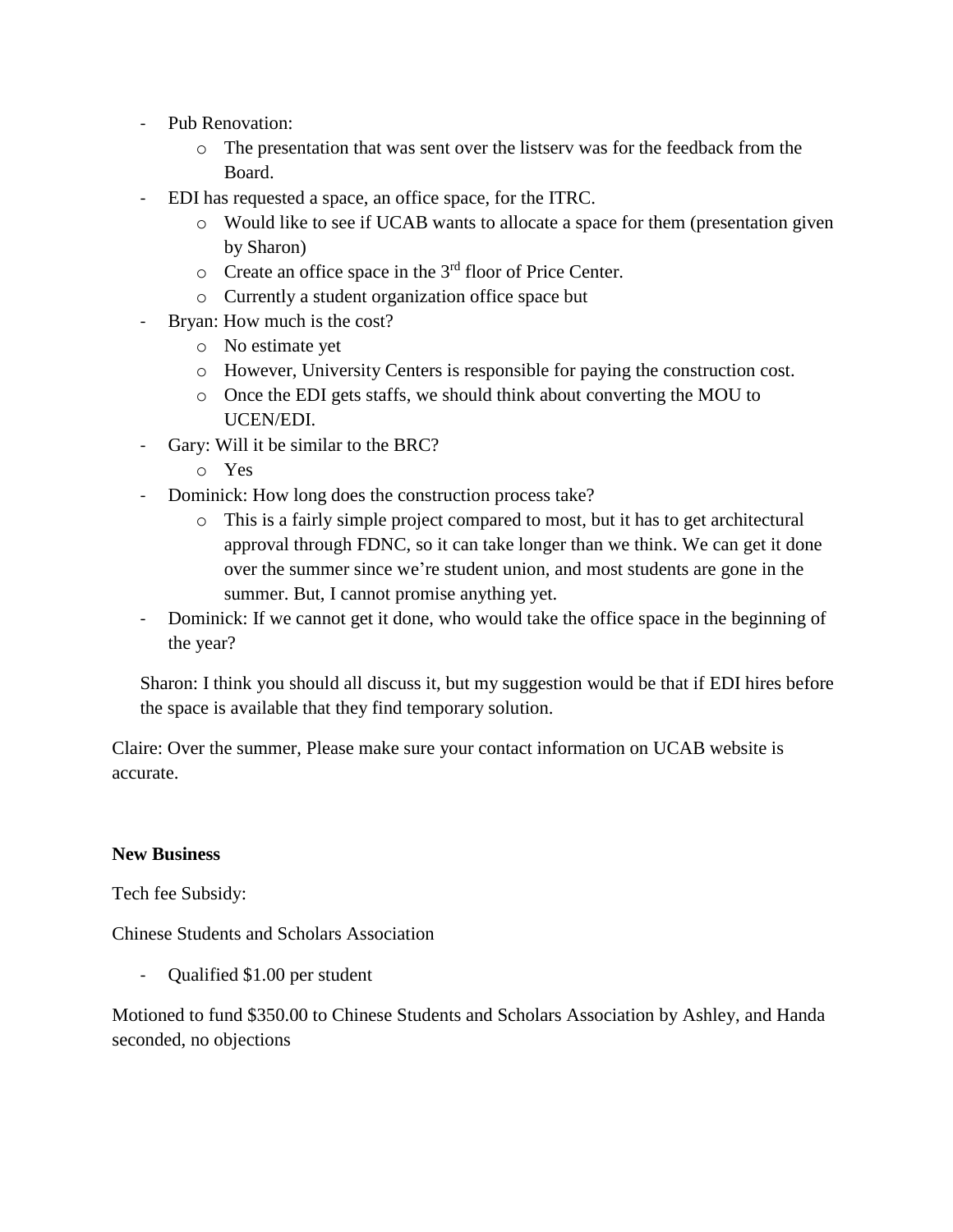Co-op Rent Discussion:

Regular Rate vs. Reduced Rate (power point available)

Gary: Because the MSA is a little bit weird, can we move to extend it until the MSA is set?

Claire: We can vote to extent for another quarter.

Bryan: I know that they had trouble paying off the reduced rent rate, but do they have trouble paying off regularly?

Sharon: Some Co-ops are better than others at paying it. I am not sure it is an issue of whether they can do it. At least the first year, it was more an issue of their philosophy that they shouldn't have to do it. However, they started to pay more often starting the second year.

Claire: UCAB should take a look at how much money they are able and unable to make and consider what rent should they pay.

Taylor: For historical reference, what were the determining factors of those numbers? (power point)

Sharon: With the original MSA back in 2006, they were set to their sales. With the reduction scenarios, it was set by UCAB based on many formulas, but the formula that they landed on was an average of the two of the Co-ops, and they came out with10 cents per square foot.

Tiffany: Are the co-ops not currently able to pay off this reduced rent rate?

Sharon: I can't speak to ability, but each of them has run a balance with the new rate, an unpaid balance. They are not consistently paying the reduced rate.

Tiffany: Is it because they are not making enough money to pay off or are they going back to their old attitude that they shouldn't pay?

Sharon: I would not know.

Jehoan: Is there any info that UCEN has to foot traffic? Is the foot traffic still on them?

Claire: There has been meetings with the Co-ops advisory committee, and according to them, the amount of money they made had changed a lot since 10 years ago. They are on the current reduced rate except maybe one of the Co-ops. So, they are able to make reduced rate, but, in terms of sales, now, I can imagine, was higher than what it was from 10 years ago.

Aku: What would happen if it doesn't pass?

Sharon: if it returns to the regular rent and they can't afford to pay it or fail to pay a portion of that, it becomes unpaid dept. From the beginning, the University says how much money you are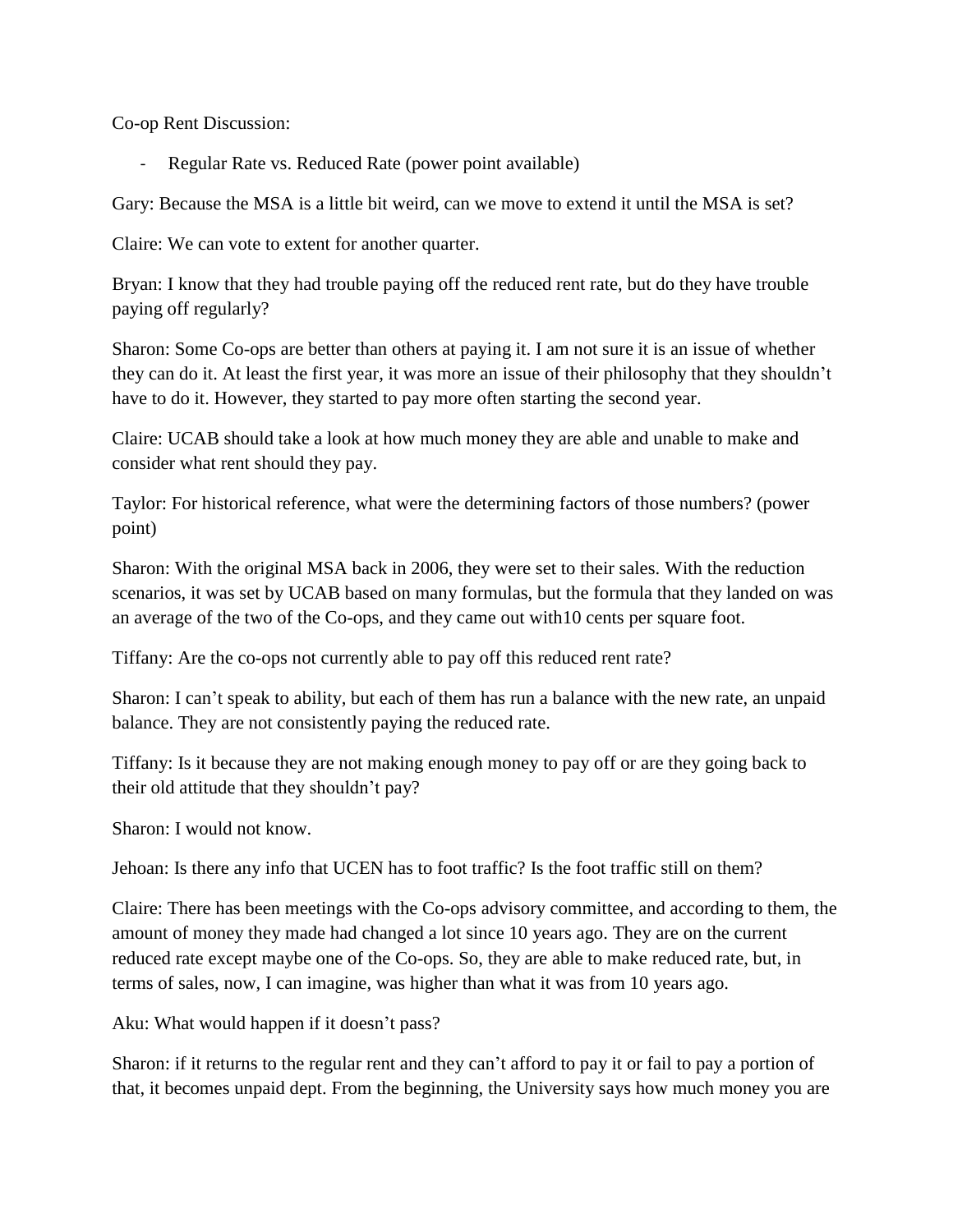going to make, and we tell them how much we are going to make, and then they give us that money. And that is our flow. So, at the end of your budget year, if we don't get that money, we have to pay it back.

Dominick: If we keep it at the current rates, university will be in charge of it?

Sharon: No.

Luke moved to extend time by 5minutes, and Dominick seconded, no objections

Tiffany: After this discussion, I think we should keep it at the lower rate with the Co-ops sending their budget. We should make sure that Co-ops send in their revenues to verify that they can pay the rent.

Gary moved to extend the Co-ops reduced rent rates until the end of the fall quarter 2015, and Ashley seconded, objection by Dominick

Dominick: I'm not objecting to keep them in current rate, but I think there needs to be some form of accountability.

Claire: Just to clarify, there are provisions for that under their lease.

Taylor: Do you know when the last time that they sent in their document in terms of income, expenses, and etc. is?

Sharon: I would have to double check the record, but I believe that all 3 of them sent it for the last year, which was 2 years ago. And that is the way that tax system works.

Sharon: I think the idea of extending it gives you as a Board the opportunity to dig into this issue deeper in the fall where you can have the document in front of you and make better decisions on whether they can make the payment or not.

Gary: What happens to the Che Collective?

Claire: They don't currently have lease, so the University has dropped them from the MSA.

Sharon: As a point of clarification, Che Café Collective was not part of this reduction scenario.

Motion to extend the reduced rates for Co-ops until the Fall quarter 2015?

Yes: 13

No: 0

Abstained: 0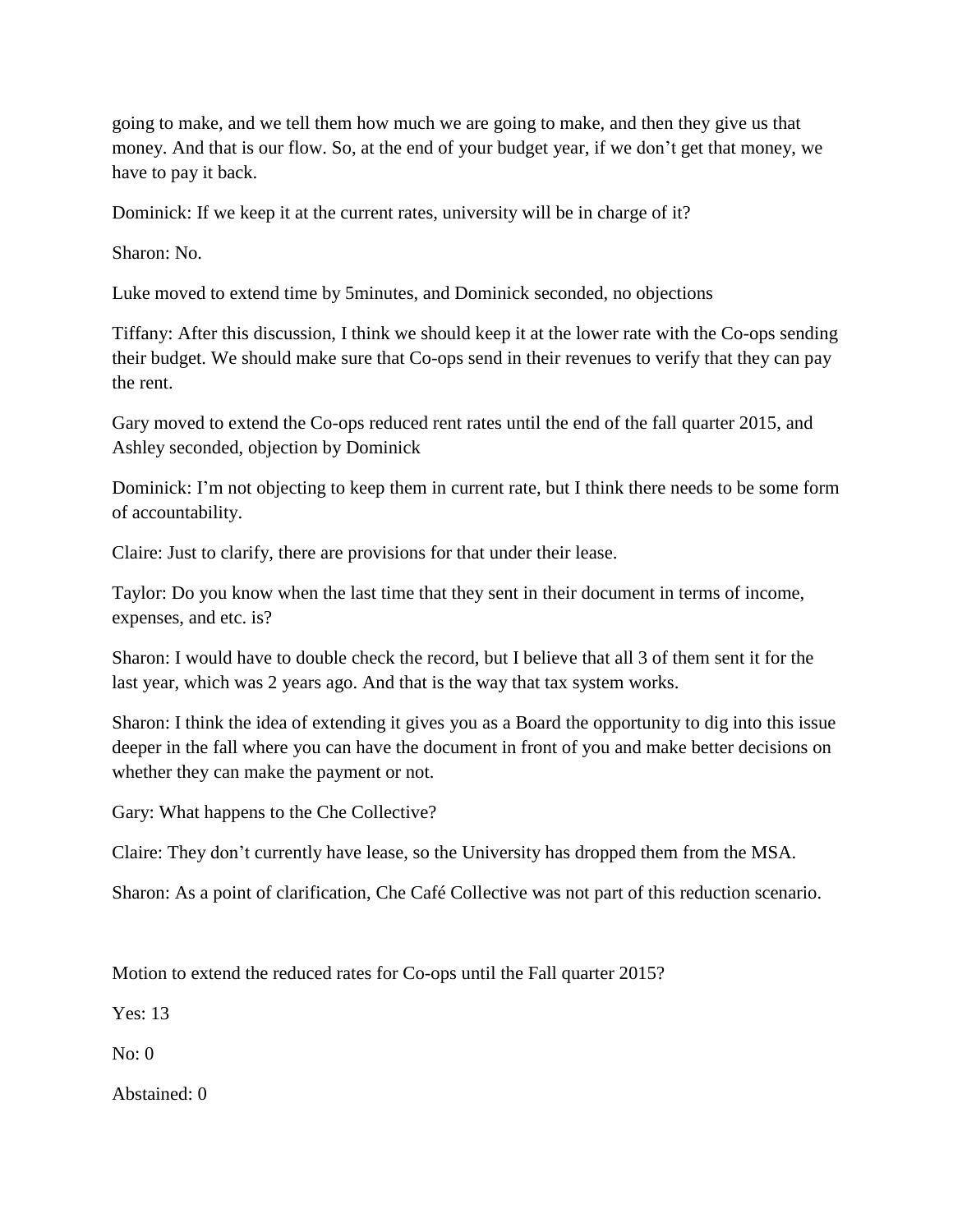The motion passes.

Taylor: How many members on the Board will be changed in next fall quarter?

Claire: We can ask that later in the meeting.

Pub Task Force Discussion:

Bryan: As far, GSA thought that having this Pub Take Force in the summer would be beneficial to Pub because 1. It will bring the process and 2. It has the students who want to make this new pub center the best we want.

Dominick: This will actually be brought up in the AS tomorrow. But I talked to the current president, and we definitely see a lot of benefit. It really gives students a chance to have someone to help them with important stuffs. Ideally, it is a free service for them, and it's like having a free consultant. Also, it helps having communication between vendors and the students.

Emily: It seems like a specific proposal with the specific outcome, and I am wondering if we should discuss it at UCAB with the pros and cons of different options, for the Task Force is identified to investigate one specific option. Or that maybe GSA should come up with the proposals and then UCAB decides on multiple possible options.

Gary: From the presentation, the language for the both the Task Force and the committee was vague, but I feel that it would not hurt the Charter Task Force to try to work on the problem.

Claire: For clarification, the Task Force is being made without UCAB's approval.

Ashley: If this was meant to be get done over the summer, I am concerned that it was brought to us in week 10, before the summer. Also, I am worried if this will only involve AS and GSA, and not the students because AS and GSA are not the only people who hold events in that space and are attached to that space. I also think that saying that UC Irvine did it, I think it's too small to determine if it's good or not because UCI has very different format and student government than we do. And I worried that this will limit the vendors who would apply. If the vendors saw that there is going to be a Board that will give recommendations that might limit what they sell in the RFP, I am worried if they would apply or not.

Luke: I am concerned that the Pub Advisory Board would overlap with UCAB.

Dominick: In terms of UCAB overlapping with the Public Advisory Board, the point of the Advisory Board is that it will have more focused attention for UCAB and they will make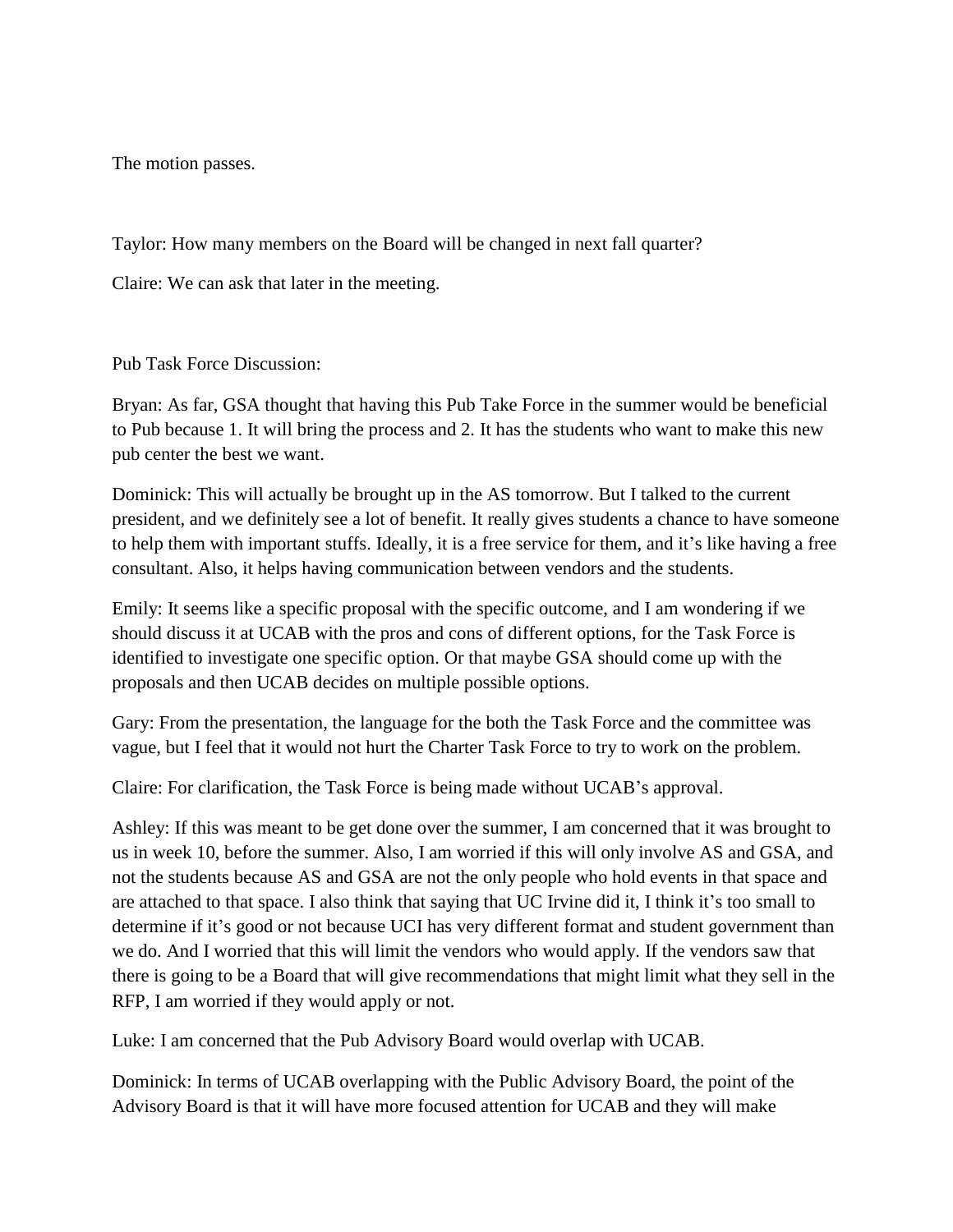recommendation to UCAB. This will be dedicated to just the Pub. In regards to GSA and AS only benefitting from having this Advisory Board, it is our interest to represent all of our students.

Claire: If it's an UCAB subcommittee, AS and GSA will be recommending and UCAB will be appointing.

Dominick: It makes sense when we unify and work all together with GSA AS and UCAB

Sharon: I think that there are some overlapping roles. What GSA has recommended is actually, probably something valuable, but UCAB has a process to be able to implement that. You can create the type of committee that would provide the type of advisory feedback, specifically to a vendor the way that they are suggesting. You all are the Advisory Board for the University Center that includes all the vendors, but if you wanted to do something specific, you all have the ability.

Handa: The idea for the Public Advisory Board is that it is like the budget committee right now. It's a subcommittee, but they are focusing on one specific thing.

Claire: What is the difference between the Task force and the Advisor Board?

Handa: The final goal is to create a Public Advisory Board, but we are trying to form a Task Force to work over the summer since UCAB and GSA won't be present during the summer. We would like people to work on this during the summer.

Luke moved to extend time by 15 minutes, no objections

Claire: What would be the membership for the Task Force?

Bryan: One chair (graduate), and one Vice Chair (undergraduate), 2 graduate students, 2 undergraduate students and 1 or 2 members appointed by UCAB.

Emily: It only has 2 members from UCAB on it. It does not seem like a subcommittee of UCAB if it's not compose of UCAB members.

Handa: It is not the Advisory Board, it is the Task Force.

Gary: In the end, it will be an UCAB subcommittee which only has UCAB members.

Claire: UCAB subcommittees in the past have been all UCAB members, and the members have to be appointed by UCAB.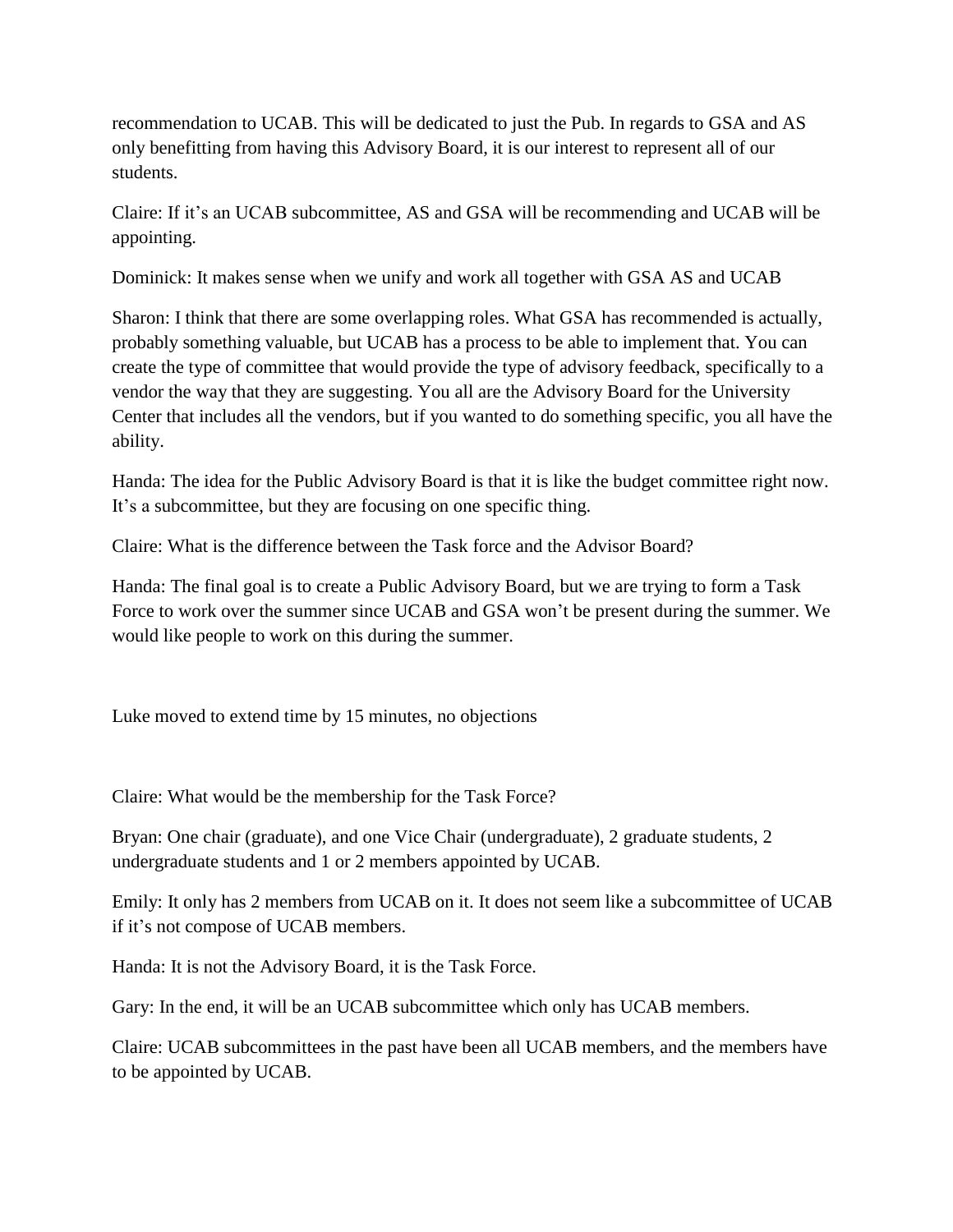Emily: it seems that UCAB could work on this issue over the summer rather than appointing a separate Task Force. I am wondering if it can be open to UCAB.

[Straw poll:] Would people be around on UCAB for discussion about variety of options for the Pub space?

Physically present: 5

By email: 8

Jehoan: Given the history of UCAB subcommittees and their membership, it was difficult to have all the members involved in it. If the students are interested in it over the summer, they should do it.

Bryan: We wanted to have people who are dedicated to make the pub space.

Taylor: If the Task Force does not involve voting, any students can do it, and they can bring it to UCAB when we come back. (Students who want to be on that Task Force)

Claire: Are you asking UCAB to look at the proposal, or the Task Force, or the Advisory Board?

Handa: Just to focus on the Pub Task Force, I agree that it's good to explore many options, but UCAB can discuss the options among ourselves. But right now, I think we should get members unto the Task Force.

Discussion closed by Claire

Handa moved to nominate members for the Task Force, and Bryan seconded.

Sharon: point of clarification, they are creating a Task Force that is not part of UCAB.

Claire: The Task Force membership that I saw was not part of UCAB but had UCAB membership.

Handa: It is just the group of people who are exploring the options. We should nominate people to be on the Task Force.

Jehoan: I will be available for summer session1only, but do you want the members to be available for the entire summer?

Bryan: We prefer people who are available for the entire summer.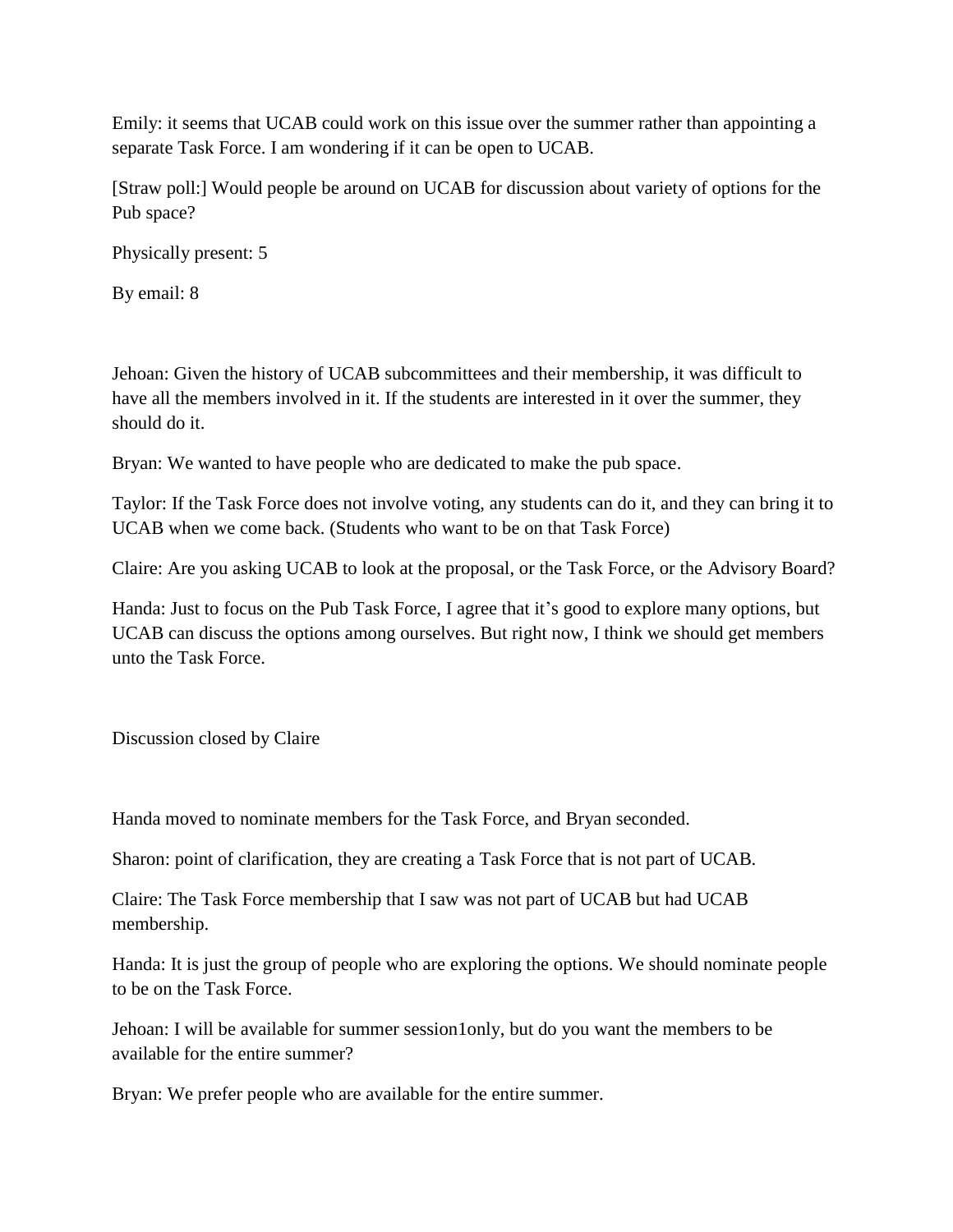ITRC Space Discussion:

Dominick: Can you overview quickly?

Sharon: EDI has only made a request for the space, the other information that I put in there as far as MOU and construction were the things that I encourage UCAB to think about before we go back to EDI with yes, no, or maybe.

Jehoan: If the EDI gets an office space, does that mean that they own that space and that they should pay for replacing the office space? And if that can't happen, does that mean they are just borrowing that space like Cross Cultural Center and other resource centers?

Sharon: Spaces like Cross Cultural Center and alumni association, they paid for the construction of their space when we were constructing the space. So, we don't have the MOU or lease with them as much as they own the space. For this space with EDI, they will be leasing it more like an apartment. Even if they are paying for the construction, they are paying for alterations to the space that they are renting.

Gary: I recommend that we should talk about this more over the summer.

Claire: If we get any updates, I will send it over the listserv.

Co-op Advisory Committee Charter:

Claire: The Co-op Advisory Committee Charter, we clarified that it does not supersede the MSA because the MSA is the document.

Questions from the Board

Dominick: For clarification, do we just make recommendations?

Claire: Co-op Advisory Committee Charter was drafted by 4 members of UCAB, including myself, president of GSA, and some members from the Co-ops. One of the things we do is have conversation about what is going on with your rent and programming. It also keeps the parties that are involved with the MSA to be aware what the Co-ops are doing.

AKu: I brought this to my council last week, and they thought it was a good idea because it would solve the issue. Also, I took the straw poll, and 20 said yes, 5 said no, and 4abstained.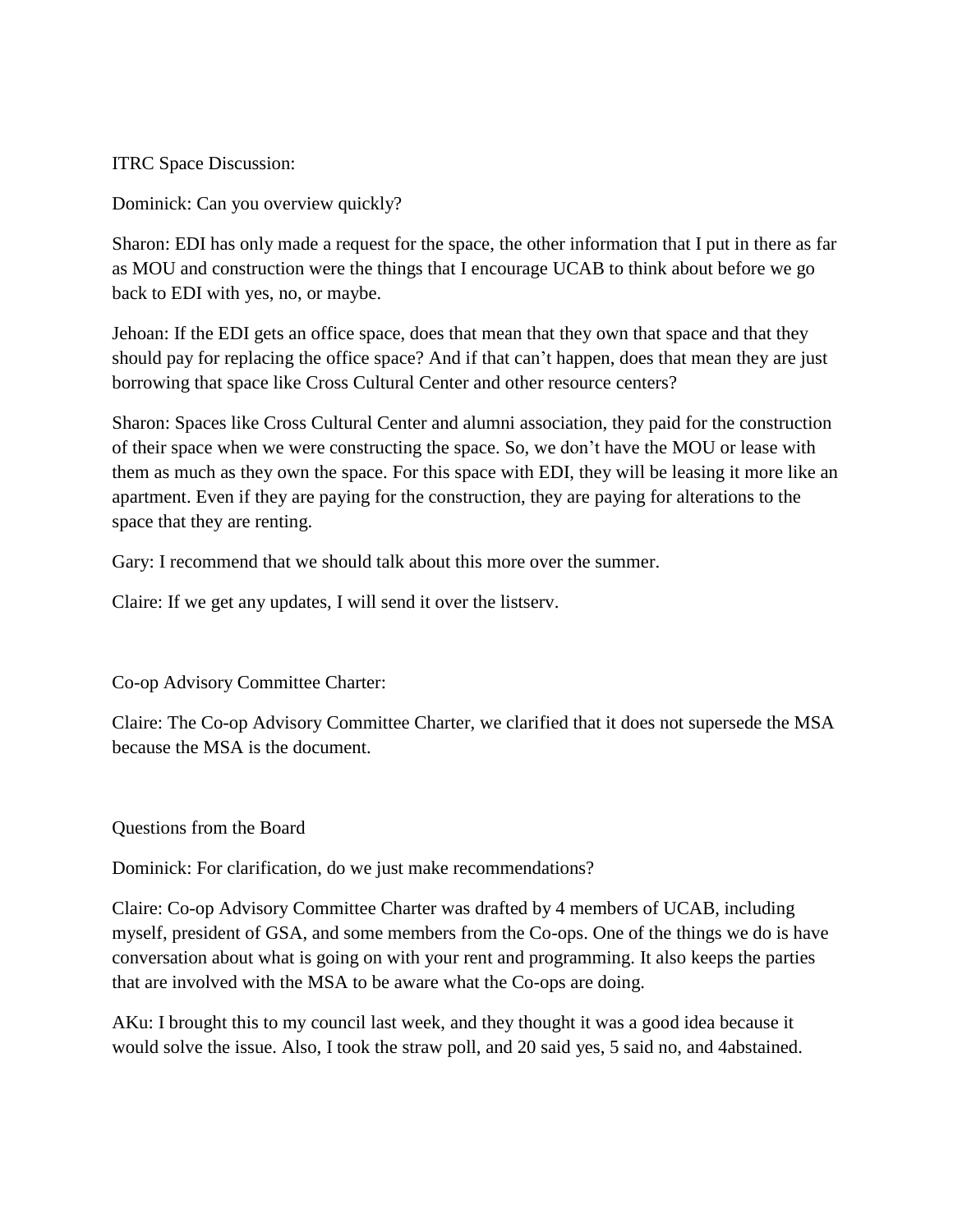Emily: I would like more clarification on what the committee's role would be and would not be.

Claire: The committee will be meeting once a quarter, and the first meeting would be an orientation meeting for all the Co-ops, GSA, AS, and UCAB. During the orientation in the fall quarter, we will give them information on their requirements to comply with the MSA.

Luke moved to extend time by 10 minutes, and Ashley seconded, no objections

Tiffany: Are we supposed to make a motion to approve the committee or are we just discussing the Charter?

Claire: I am bringing this to UCAB to make motion to approve, but it is entirely UCAB's vote. I just presented to you because it is something that UCAB was involved in drafting.

Tiffany: I understand that all the guidelines are listed on the MSA, but for a point of clarification, the Co-op Advisory Committee is acting as students talking to other students to be accountable? Has this communication not work in the past, so this is like a remedy for that?

Claire: Yes, that was kind of a remedy that we saw, easing the communication between AS, GSA, UCAB and Co-ops. One of the things that this committee will do is to make sure that all the information for the Co-ops is updated. This would be students talking to other students to make sure that everyone is getting the information and seeing where all the organizations are in relation to the MSA. It will be an advisory committee.

Emily: I'm still not sure how this is ductile with the MSA. When the MSA is reviewed, this proposal and other ideas are reviewed in conjunction to MSA?

Claire: The reason why I brought this in this quarter and not next quarter is to address what the situation is under the current MSA. I know this happened a couple years ago, and this is kind of a continuation of that. This committee would be working with the current MSA.

Gary: The committee is students talking to other students to help Co-ops to comply with the current MSA. And at the time when the new MSA is formed and approved, this committee will be dissolved?

Claire: Correct.

Tiffany moved to approve the Co-op Advisory Committee, and Gary seconded, objection by Emily